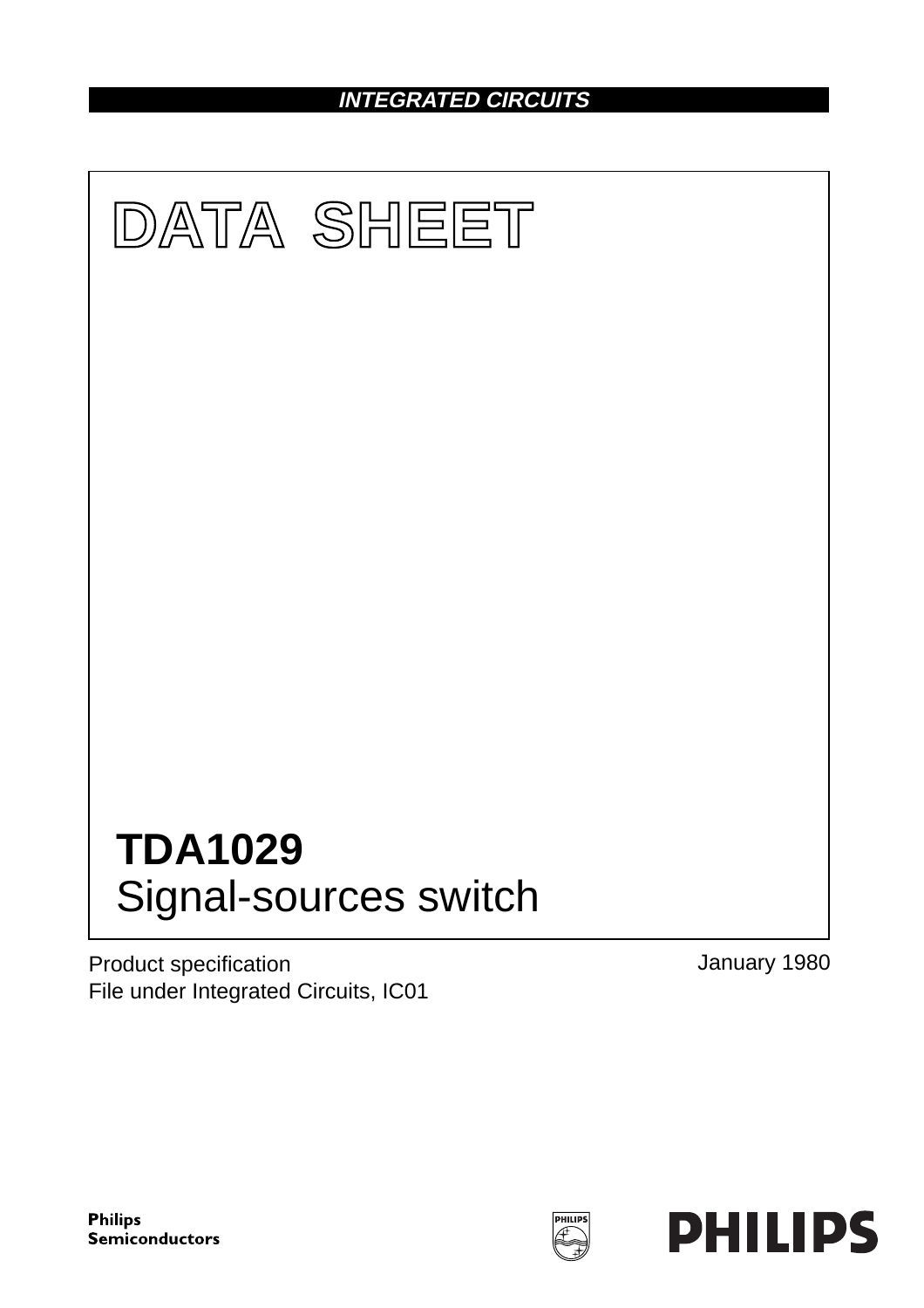The TDA1029 is a dual operational amplifier (connected as an impedance converter) each amplifier having 4 mutually switchable inputs which are protected by clamping diodes. The input currents are independent of switch position and the outputs are short-circuit protected.

The device is intended as an electronic two-channel signal-source switch in a.f. amplifiers.

### **QUICK REFERENCE DATA**

| Supply voltage range (pin 14)                | V <sub>P</sub>              | 6 to 23 V        |                  |  |
|----------------------------------------------|-----------------------------|------------------|------------------|--|
| Operating ambient temperature                | $\mathsf{T}_{\mathsf{amb}}$ | $-30$ to + 80 °C |                  |  |
| Supply voltage (pin 14)                      | V <sub>P</sub>              | typ.             | 20 V             |  |
| Current consumption                          | $I_{14}$                    | typ.             | $3.5 \text{ mA}$ |  |
| Maximum input signal handling (r.m.s. value) | $V_{i(rms)}$                | typ.             | 6 V              |  |
| Voltage gain                                 | $G_{V}$                     | typ.             | 1                |  |
| Total harmonic distortion                    | $d_{\text{tot}}$            | typ.             | 0,01%            |  |
| Crosstalk                                    | $\alpha$                    | typ.             | 70 dB            |  |
| Signal-to-noise ratio                        | S/N                         | typ.             | 120 dB           |  |

## **PACKAGE OUTLINE**

16-lead DIL; plastic (SOT38); SOT38-1; 1996 July 18.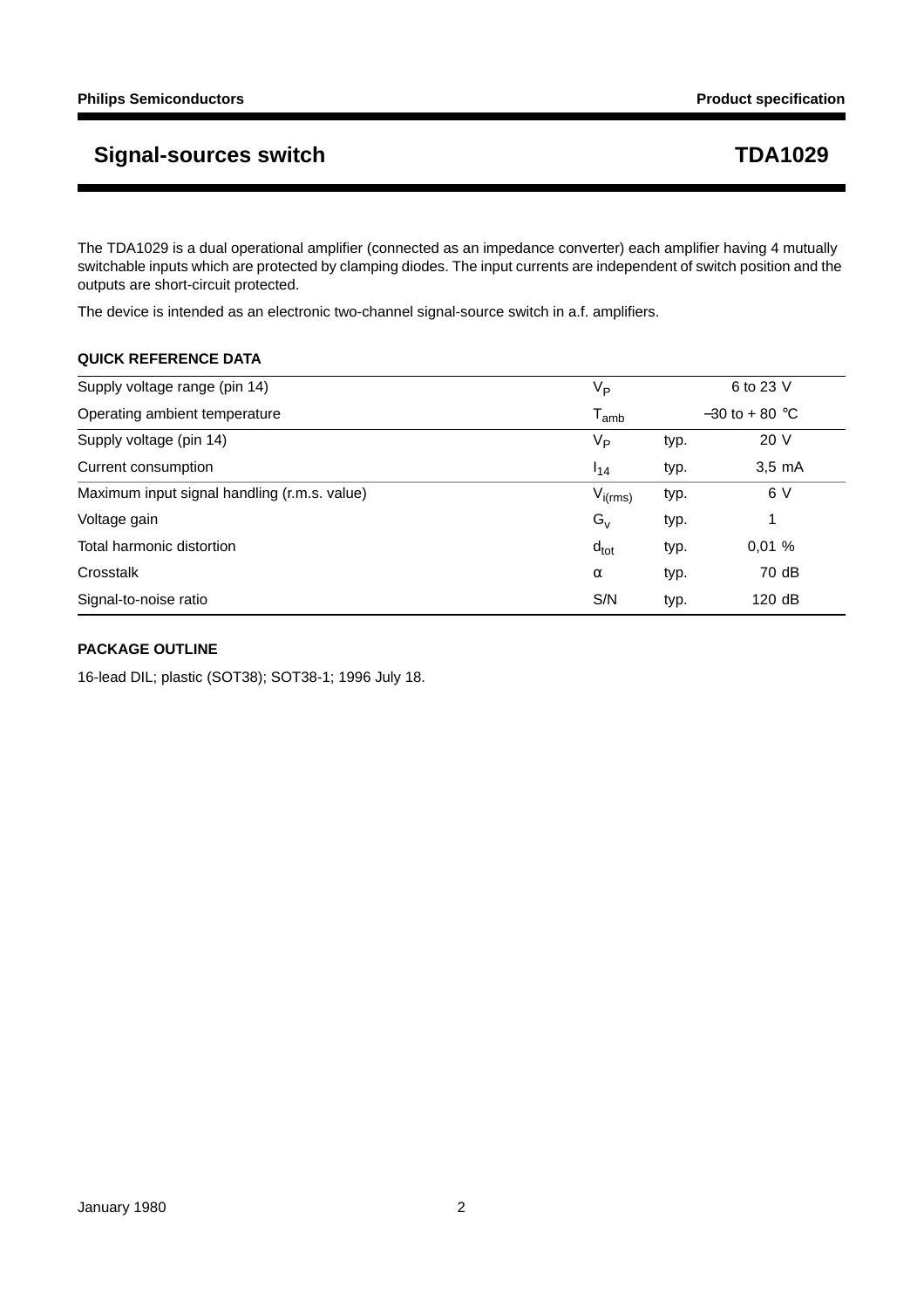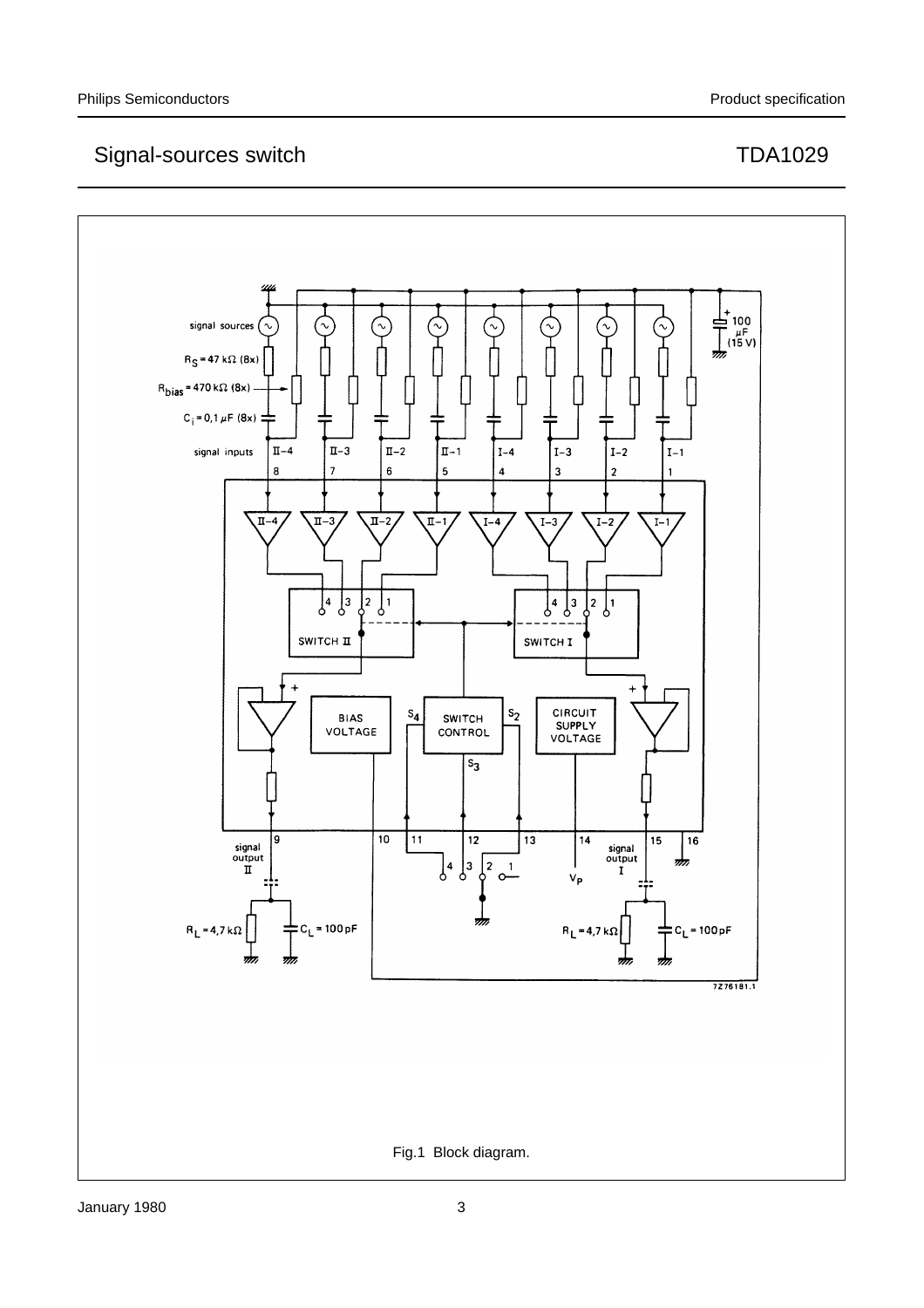| <b>RATINGS</b>                                                           |                  |         |                    |
|--------------------------------------------------------------------------|------------------|---------|--------------------|
| Limiting values in accordance with the Absolute Maximum System (IEC 134) |                  |         |                    |
| Supply voltage (pin 14)                                                  | $V_{\mathsf{P}}$ | max.    | 23 V               |
| Input voltage (pins 1 to 8)                                              | $V_{I}$          | max.    | $V_{\mathsf{P}}$   |
|                                                                          | $-V1$            | max.    | $0,5$ V            |
| Switch control voltage (pins 11, 12 and 13)                              | $V_{S}$          |         | 0 to 23 V          |
| Input current                                                            | $\pm I_1$        | max.    | 20 mA              |
| Switch control current                                                   | $-l_S$           | max.    | 50 mA              |
| Total power dissipation                                                  | $P_{\text{tot}}$ | max.    | 800 mW             |
| Storage temperature                                                      | $T_{\text{stg}}$ |         | $-55$ to $+150$ °C |
| Operating ambient temperature                                            | $T_{amb}$        |         | $-30$ to $+80$ °C  |
| <b>CHARACTERISTICS</b>                                                   |                  |         |                    |
| $V_P = 20$ V; T <sub>amb</sub> = 25 °C; unless otherwise specified       |                  |         |                    |
| Current consumption                                                      |                  | typ.    | $3,5$ mA           |
| without load; $I_9 = I_{15} = 0$                                         | $I_{14}$         |         | 2 to 5 $mA$        |
| Supply voltage range (pin 14)                                            | $V_{\mathsf{P}}$ |         | 6 to 23 V          |
| <b>Signal inputs</b>                                                     |                  |         |                    |
| Input offset voltage                                                     |                  |         |                    |
| of switched-on inputs                                                    |                  | typ.    | 2 mV               |
| $R_S \leq 1 k\Omega$                                                     | $V_{io}$         | $\,<\,$ | $10 \text{ mV}$    |
| Input offset current                                                     |                  | typ.    | 20 nA              |
| of switched-on inputs                                                    | $I_{\text{io}}$  |         | 200 nA             |
| Input offset current                                                     |                  |         |                    |
| of a switched-on input with respect to a                                 |                  | typ.    | 20 nA              |
| non-switched-on input of a channel                                       | $I_{io}$         | $\,<\,$ | 200 nA             |
| Input bias current                                                       |                  | typ.    | 250 nA             |
| independent of switch position                                           | $I_{i}$          | $\,<\,$ | 950 nA             |
| Capacitance between adjacent inputs                                      | C                | typ.    | $0,5$ pF           |
| D.C. input voltage range                                                 | $V_{I}$          |         | 3 to 19 V          |
| Supply voltage rejection ratio; $R_S \le 10 k\Omega$                     | <b>SVRR</b>      | typ.    | 100 μV/V           |
| Equivalent input noise voltage                                           |                  |         |                    |
| $R_S = 0$ ; f = 20 Hz to 20 kHz (r.m.s. value)                           | $V_{n(rms)}$     | typ.    | $3,5 \mu V$        |
| Equivalent input noise current                                           |                  |         |                    |
| $f = 20$ Hz to 20 kHz (r.m.s. value)                                     | $I_{n(rms)}$     | typ.    | $0,05$ nA          |
| Crosstalk between a switched-on input                                    |                  |         |                    |
| and a non-switched-on input;                                             |                  |         |                    |
| measured at the output at $R_S = 1 k\Omega$ ; f = 1 kHz                  | α                | typ.    | 100 dB             |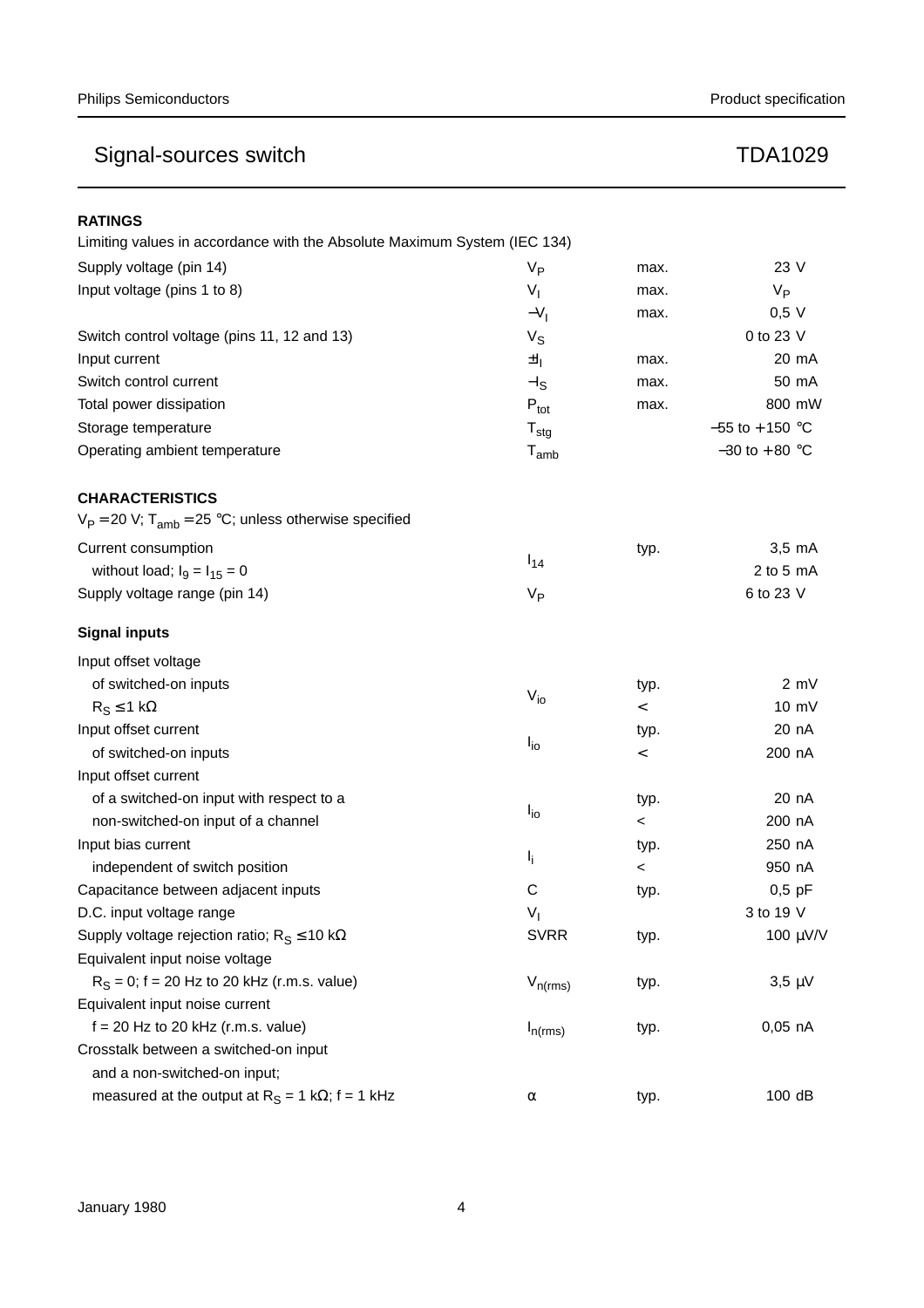| <b>Signal amplifier</b>                                                                   |                          |      |                |
|-------------------------------------------------------------------------------------------|--------------------------|------|----------------|
| Voltage gain of a switched-on input                                                       |                          |      |                |
| at $I_0 = I_{15} = 0$ ; $R_1 = \infty$                                                    | $G_v$                    | typ. |                |
| Current gain of a switched-on amplifier                                                   | $G_i$                    | typ. | $10^{5}$       |
| <b>Signal outputs</b>                                                                     |                          |      |                |
| Output resistance (pins 9 and 15)                                                         | $R_{0}$                  | typ. | 400 $\Omega$   |
| Output current capability at $V_P = 6$ to 23 V                                            | $\pm I_9$ ; $\pm I_{15}$ | typ. | 5 mA           |
| Frequency limit of the output voltage                                                     |                          |      |                |
| $V_{i(p-p)}$ = 1 V; R <sub>S</sub> = 1 kΩ; R <sub>L</sub> = 10 MΩ; C <sub>L</sub> = 10 pF | f                        | typ. | $1,3$ MHz      |
| Slew rate (unity gain); $\Delta V_{9-16}/\Delta t$ ; $\Delta V_{15-16}/\Delta t$          |                          |      |                |
| $R_1 = 10 M\Omega$ ; C <sub>1</sub> = 10 pF                                               | S                        | typ. | $2 V/\mu s$    |
| <b>Bias voltage</b>                                                                       |                          |      |                |
| D.C. output voltage                                                                       |                          | typ. | 11 $V^{(1)}$   |
|                                                                                           | $V_{10-16}$              |      | 10,2 to 11,8 V |
| Output resistance                                                                         | $R_{10-16}$              | typ. | 8,2 k $\Omega$ |

## **Switch control**

| switched-on    | interconnected | control voltages |             |             |
|----------------|----------------|------------------|-------------|-------------|
| inputs         | pins           | $V_{11-16}$      | $V_{12-16}$ | $V_{13-16}$ |
| $I-1, II-1$    | $1-15, 5-9$    | н                | H           | H           |
| $I-2, II-2$    | $2-15, 6-9$    | н                | н           |             |
| $I-3$ , $II-3$ | $3-15, 7-9$    | н                |             | H           |
| $I-4, II-4$    | $4-15, 8-9$    |                  | H           | H           |
| $I-4, II-4$    | $4-15, 8-9$    |                  |             | H           |
| $I-4, II-4$    | $4-15, 8-9$    |                  | н           |             |
| $I-4, II-4$    | $4-15, 8-9$    |                  |             |             |
| $I-3$ , $II-3$ | $3-15, 7-9$    | н                |             |             |

In the case of offset control, an internal blocking circuit of the switch control ensures that not more than one input will be switched on at a time. In that case safe switching-through is obtained at  $V_{SL} \le 1.5$  V.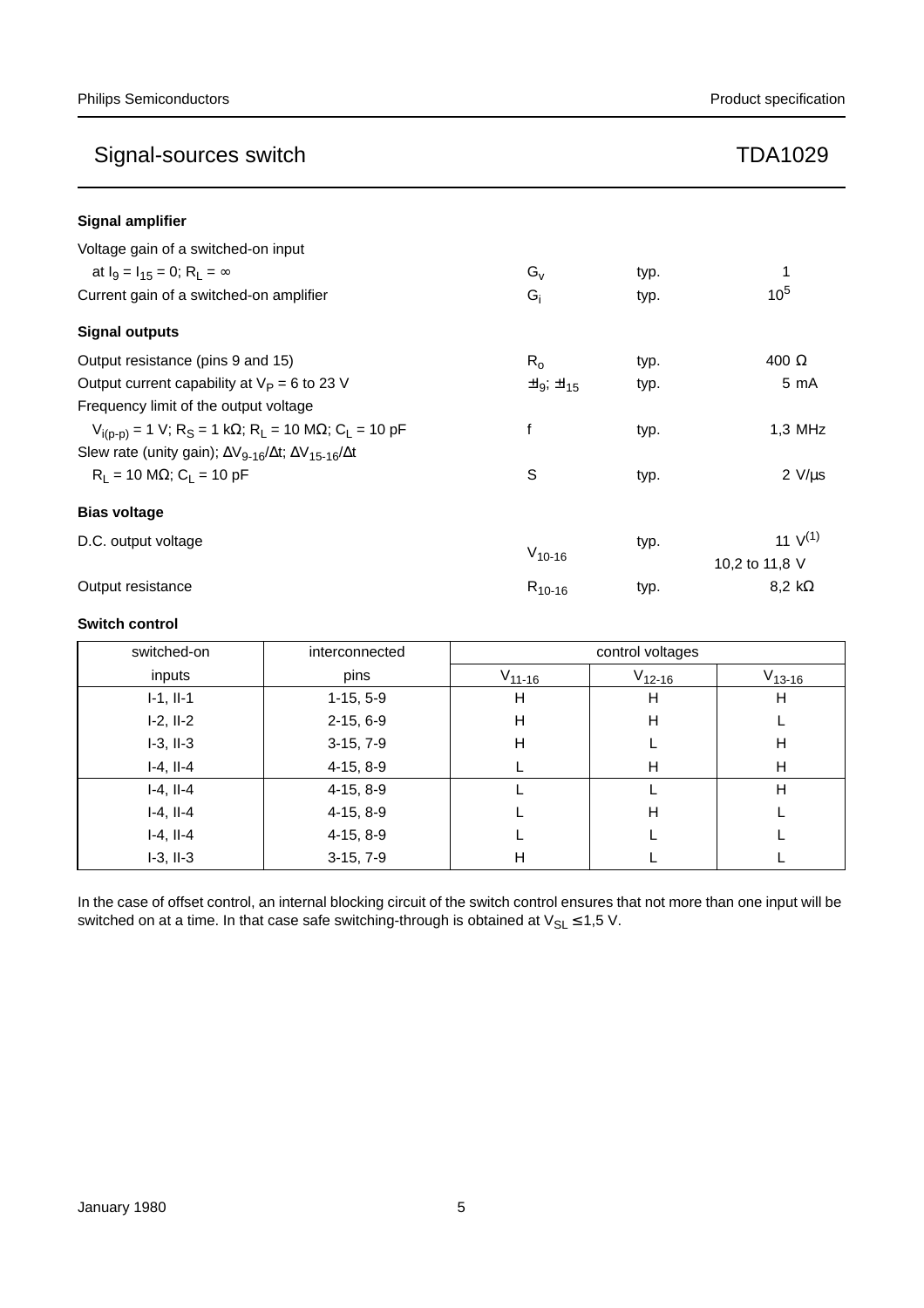| Control inputs (pins 11, 12 and 13) |  |  |  |  |  |  |
|-------------------------------------|--|--|--|--|--|--|
|-------------------------------------|--|--|--|--|--|--|

| Required voltage       |                 |   |                 |  |
|------------------------|-----------------|---|-----------------|--|
| <b>HIGH</b>            | V <sub>SH</sub> | > | 3,3 $V^{(2)}$   |  |
| <b>LOW</b>             | <b>VSL</b>      | ≺ | $2.1 \text{ V}$ |  |
| Input current          |                 |   |                 |  |
| HIGH (leakage current) | Isн             | ≺ | μA              |  |
| LOW (control current)  | $-I_{SL}$       | ≺ | 250 µA          |  |

### **Notes**

1.  $V_{10-16}$  is typically  $0.5 \cdot V_{14-16} + 1.5 \cdot V_{BE}$ .

2. Or control inputs open  $(R_{11,12,13-16} > 33 MΩ)$ .

## **APPLICATION INFORMATION**

 $V_P = 20$  V; T<sub>amb</sub> = 25 °C; measured in Fig.1; R<sub>S</sub> = 47 kΩ; C<sub>i</sub> = 0,1 μF; R<sub>bias</sub> = 470 kΩ; R<sub>L</sub> = 47 kΩ;  $C_{L}$  = 100 pF (unless otherwise specified) Voltage gain  $G_v$ typ.  $-1.5$  dB Output voltage variation when switching  $\Delta V_{9-16}$ ;  $\Delta V_{15-16}$ typ. 10 mV the inputs  $\begin{array}{ccc} -\frac{1}{2} & -\frac{1}{2} & -\frac{1}{2} & -\frac{1}{2} & -\frac{1}{2} & -\frac{1}{2} & -\frac{1}{2} & -\frac{1}{2} & -\frac{1}{2} & -\frac{1}{2} & -\frac{1}{2} & -\frac{1}{2} & -\frac{1}{2} & -\frac{1}{2} & -\frac{1}{2} & -\frac{1}{2} & -\frac{1}{2} & -\frac{1}{2} & -\frac{1}{2} & -\frac{1}{2} & -\frac{1}{2} & -\frac{1}{2} & -\frac{$ Total harmonic distortion over most of signal range (see Fig.4)  $d_{tot}$  typ. 0,01 %  $V_i = 5 V; f = 1 kHz$  0,02 %  $V_i = 5 V; f = 20 Hz$  to 20 kHz d<sub>tot</sub> d<sub>tot</sub> d<sub>tot</sub> typ. 0,03 % Output signal handling  $d_{\text{tot}} = 0.1\%$ ; f = 1 kHz (r.m.s. value)  $V_{\text{o(rms)}}$ > 5,0 V typ. 5,3 V Noise output voltage (unweighted)  $f = 20$  Hz to 20 kHz (r.m.s. value)  $V_{n(rms)}$  typ. 5  $\mu$ V Noise output voltage (weighted)  $f = 20$  Hz to 20 kHz (in accordance with DIN 45405)  $V_n$ typ. 12 µV Amplitude response  $V_i = 5 V$ ; f = 20 Hz to 20 kHz;  $C_i$  $\Delta V_{9-16}$ ;  $\Delta V_{15-16}$  < 0,1 dB<sup>(1)</sup> Crosswalk between a switched-on input and a non-switched-on input; measured at the output at f = 1 kHz  $\alpha$  typ. 75 dB<sup>(2)</sup> Crosswalk between switched-on inputs and the outputs of the other channels  $\alpha$  typ. 90 dB<sup>(2)</sup>

### **Notes**

1. The lower cut-off frequency depends on values of  $R_{bias}$  and  $C_i$ .

2. Depends on external circuitry and  $R_S$ . The value will be fixed mostly by capacitive crosstalk of the external components.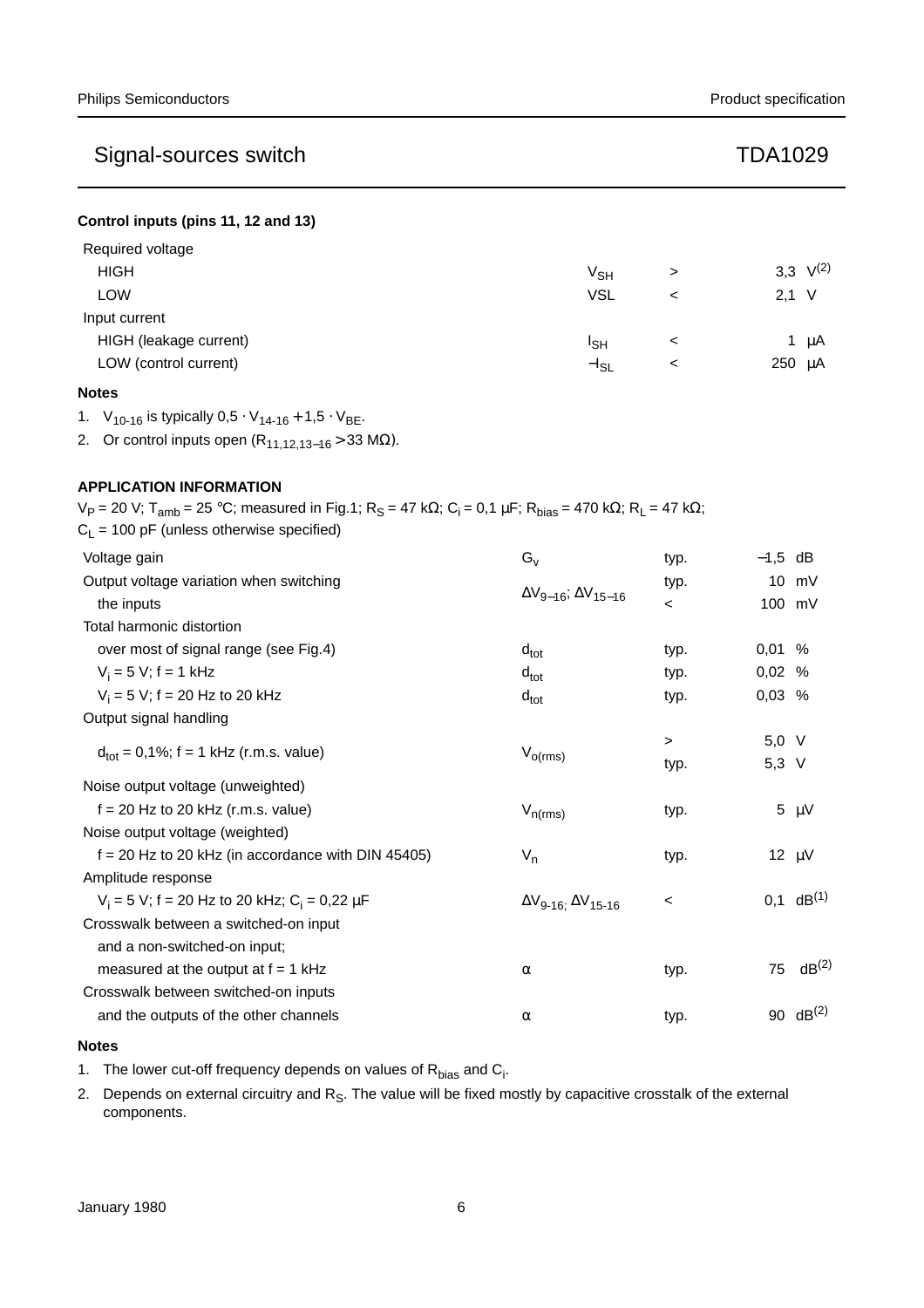

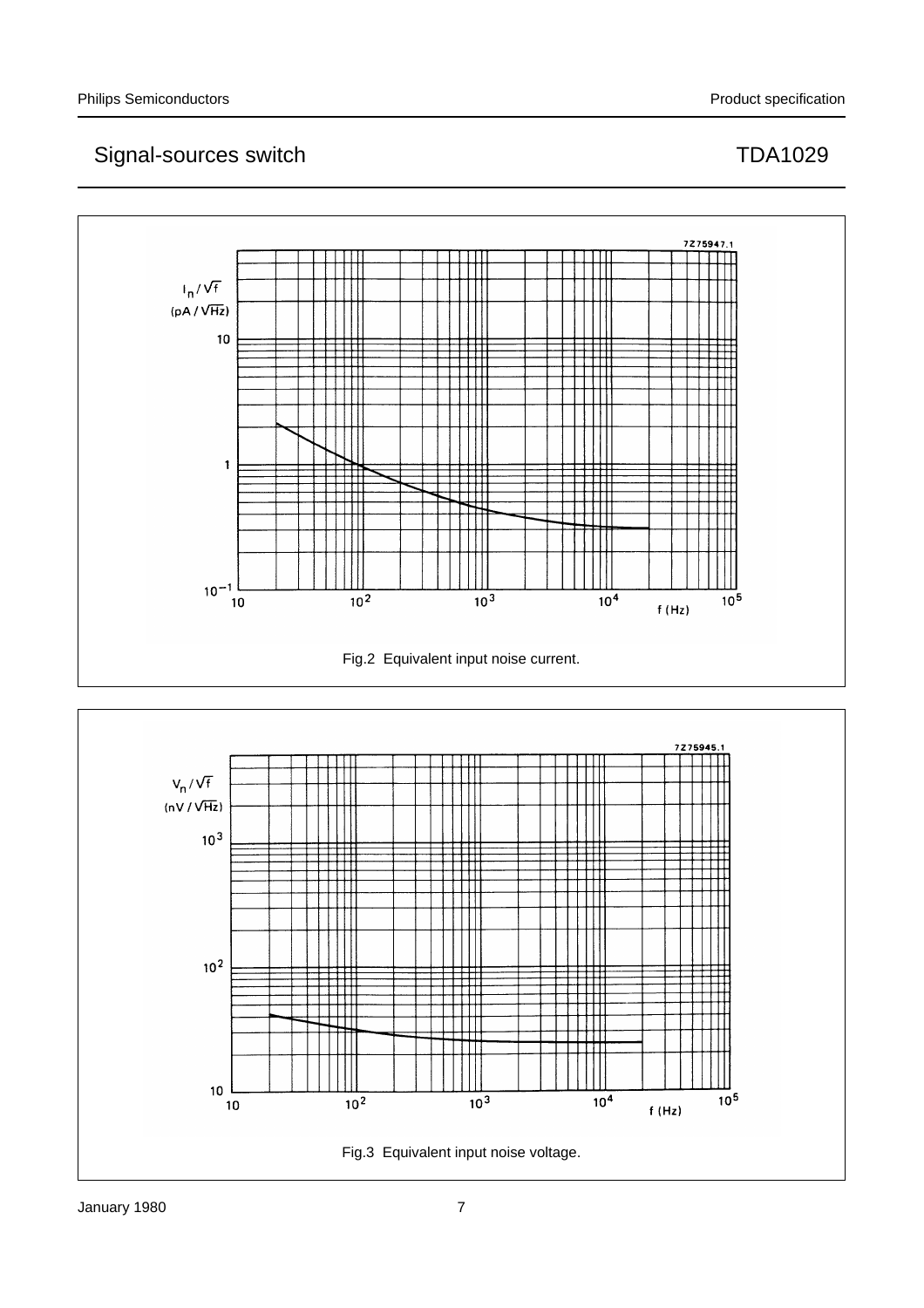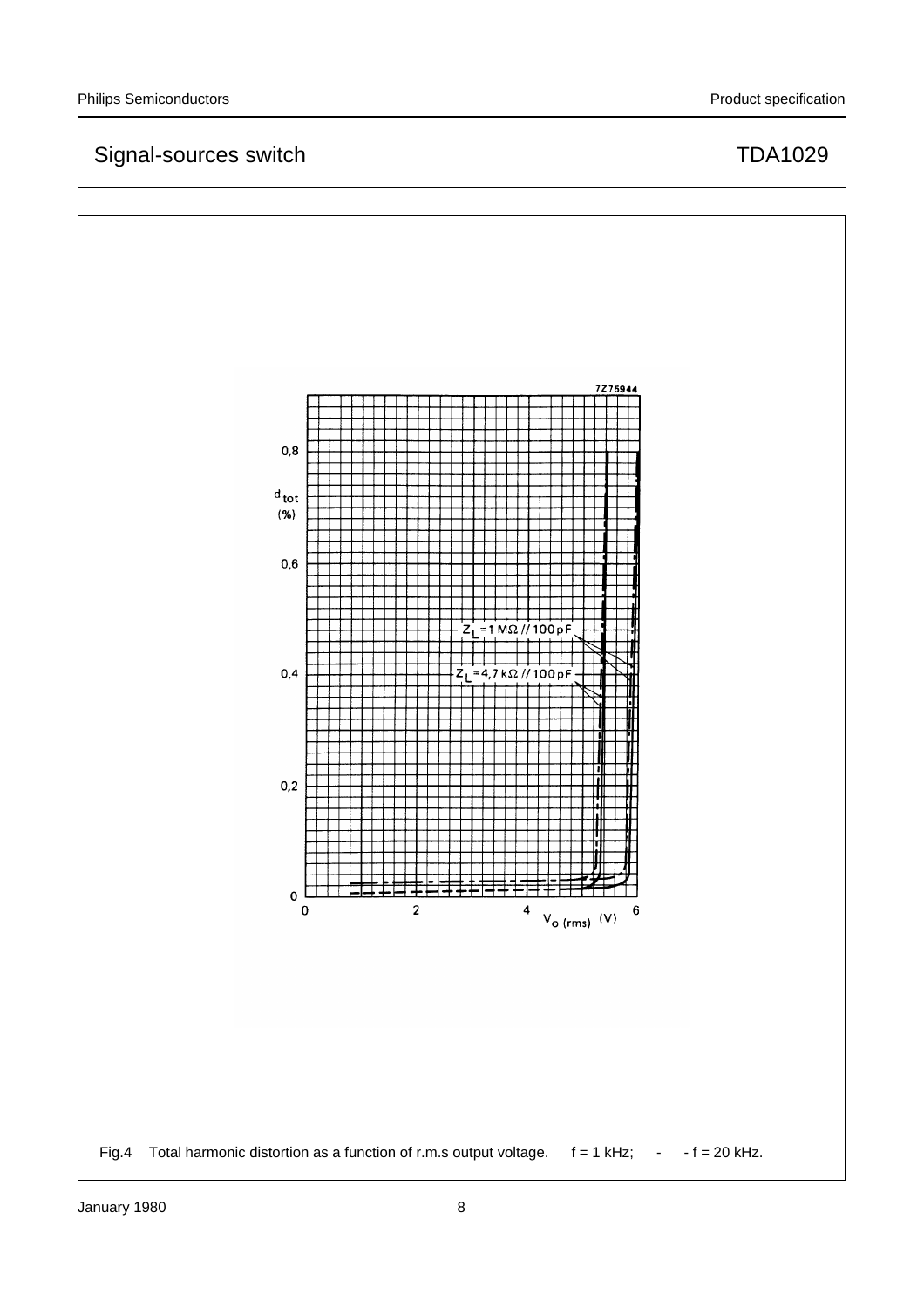

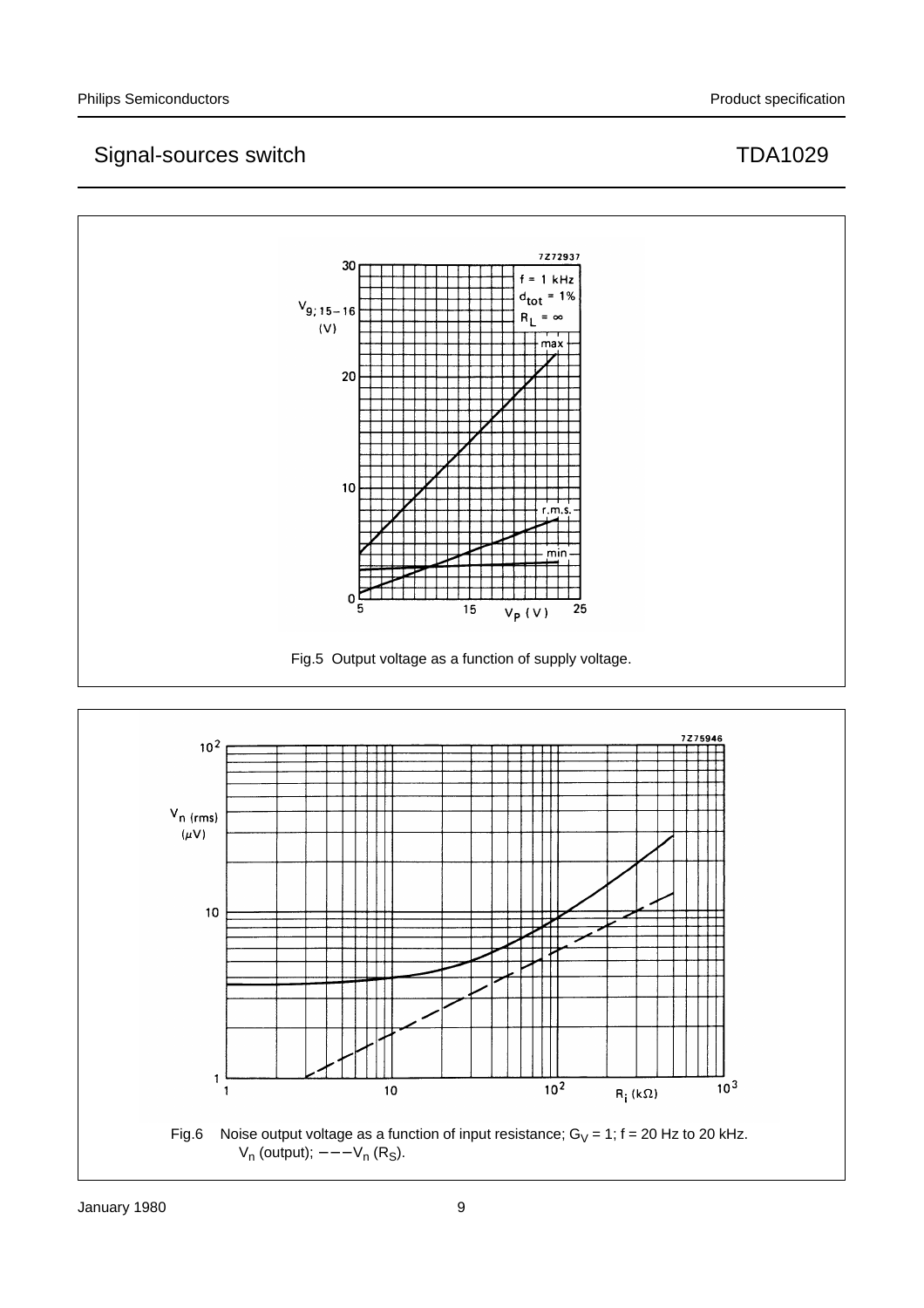## **APPLICATION NOTES**

#### **Input protection circuit and indication**



#### **Unused signal inputs**

Any unused inputs must be connected to a d.c. (bias) voltage, which is within the d.c. input voltage range; e.g. unused inputs can be connected directly to pin 10.

### **Circuits with standby operation**

The control inputs (pins 11, 12 and 13) are high-ohmic at  $V_{SH} \le 20$  V ( $I_{SH} \le 1$  µA), as well as, when the supply voltage (pin 14) is switched off.

January 1980 **10** 10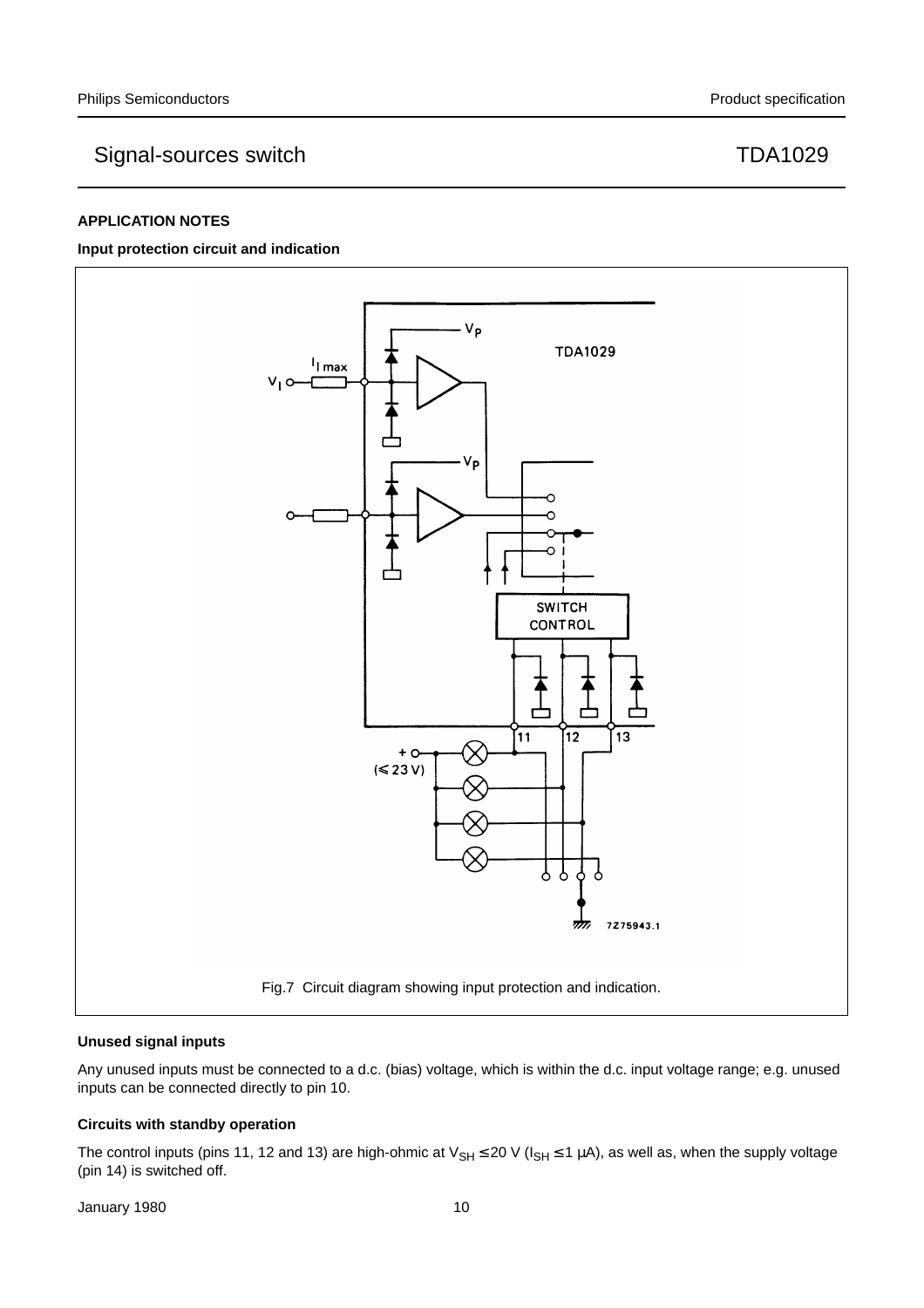

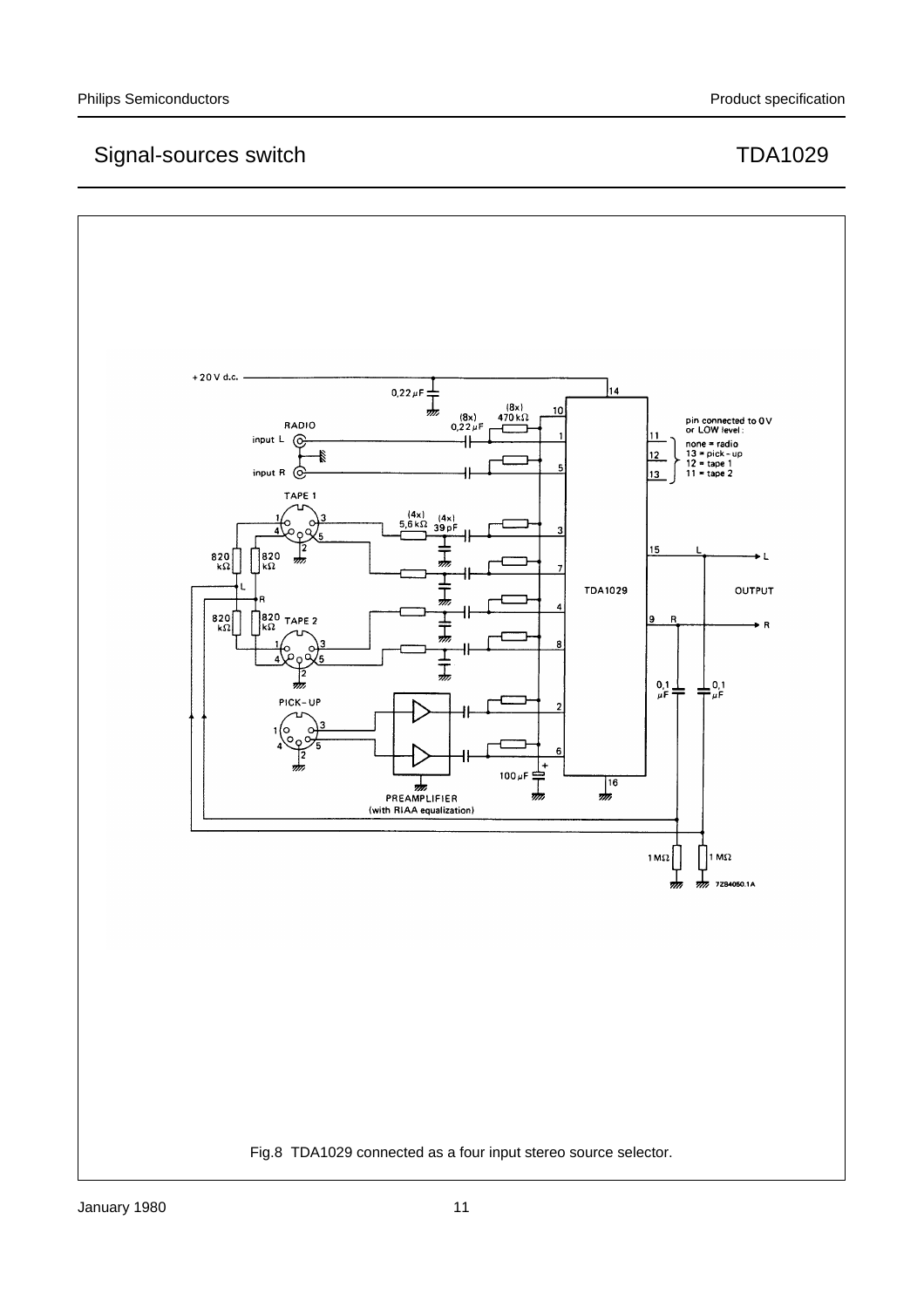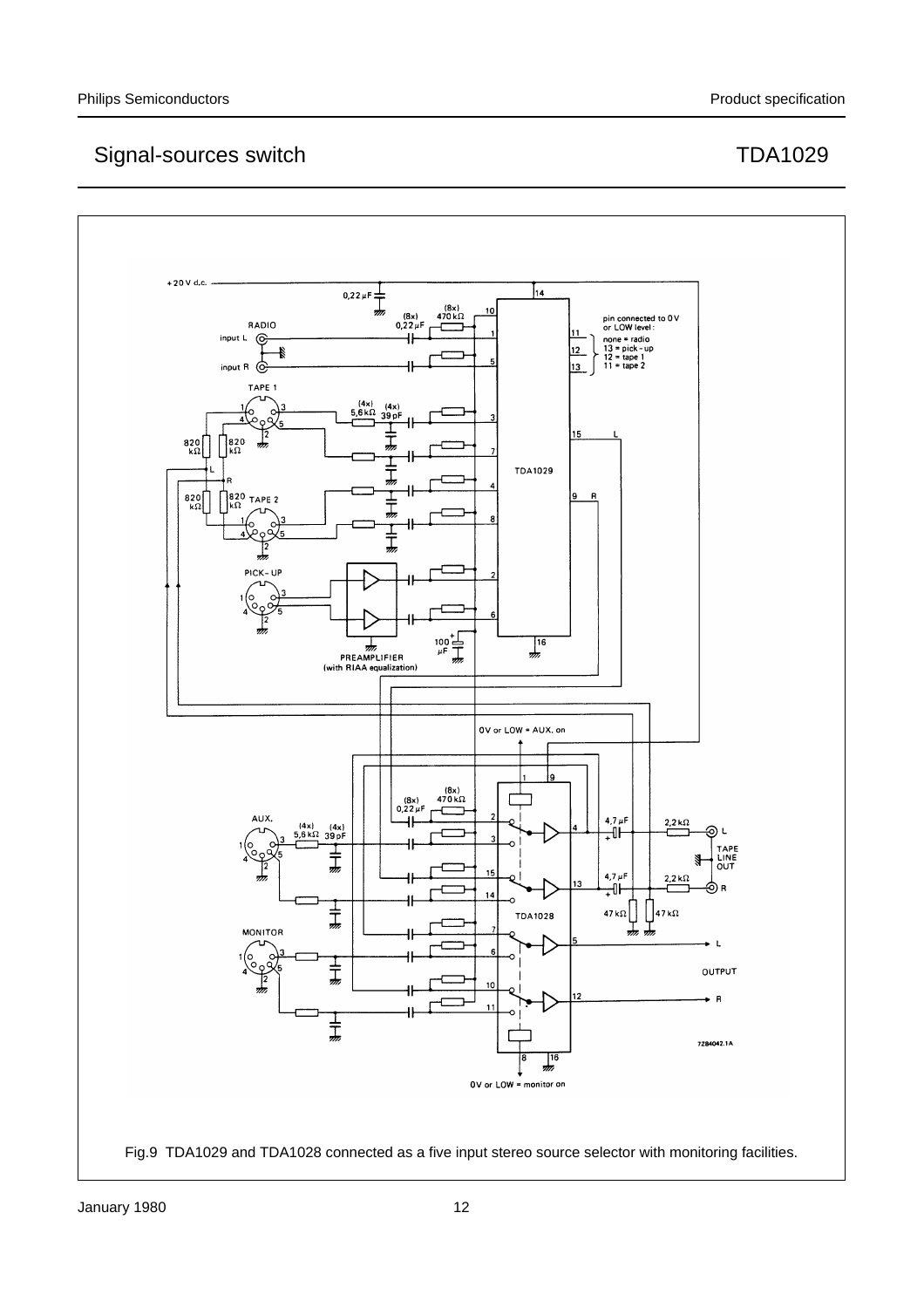

## **Switch control**

| function             | $V_{11-16}$ | $V_{12-16}$ | $V_{13-16}$ |
|----------------------|-------------|-------------|-------------|
| linear               |             |             |             |
| subsonic filter 'on' |             |             |             |
| rumble filter 'on'   |             |             |             |
| mute 'on'            |             |             |             |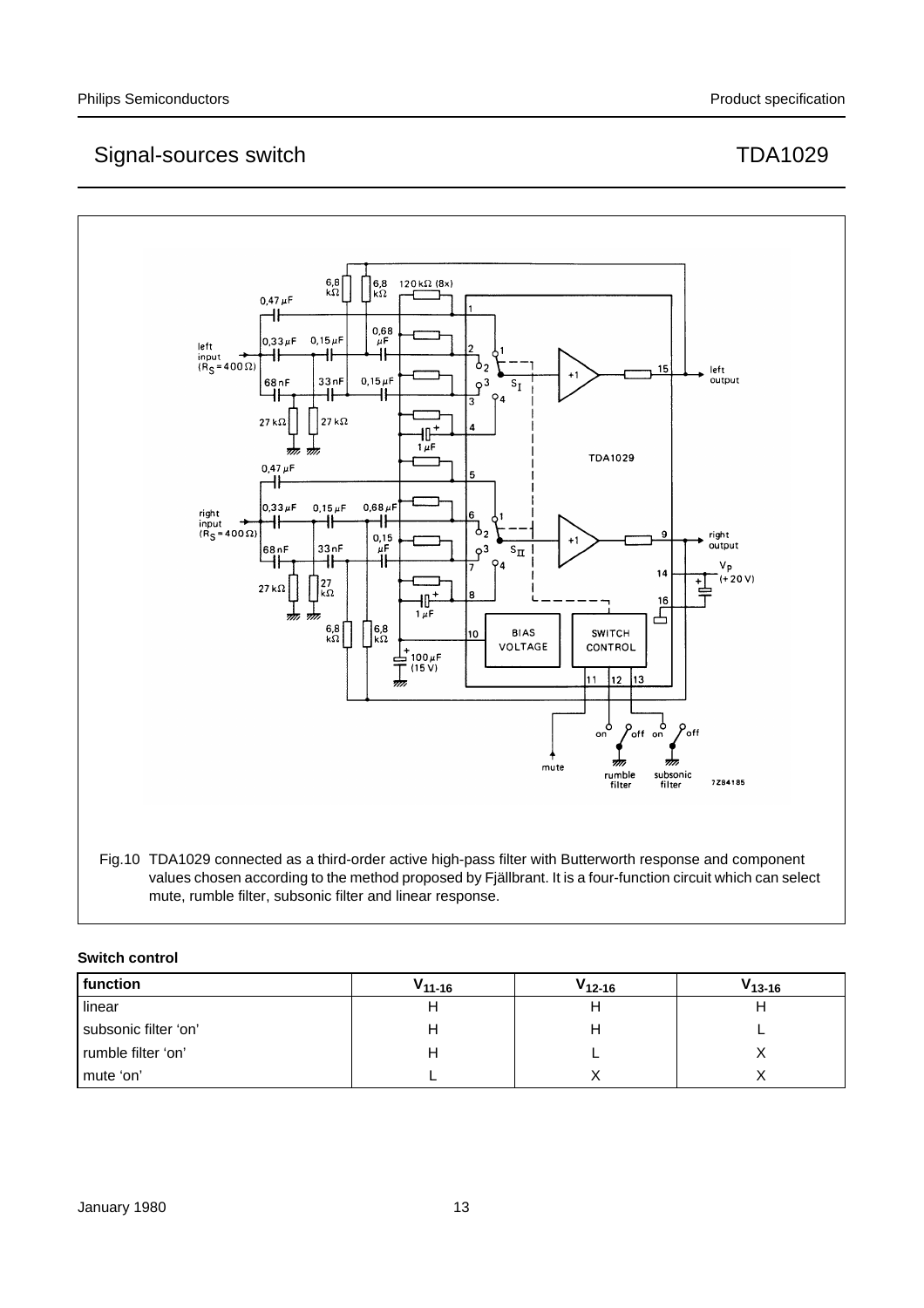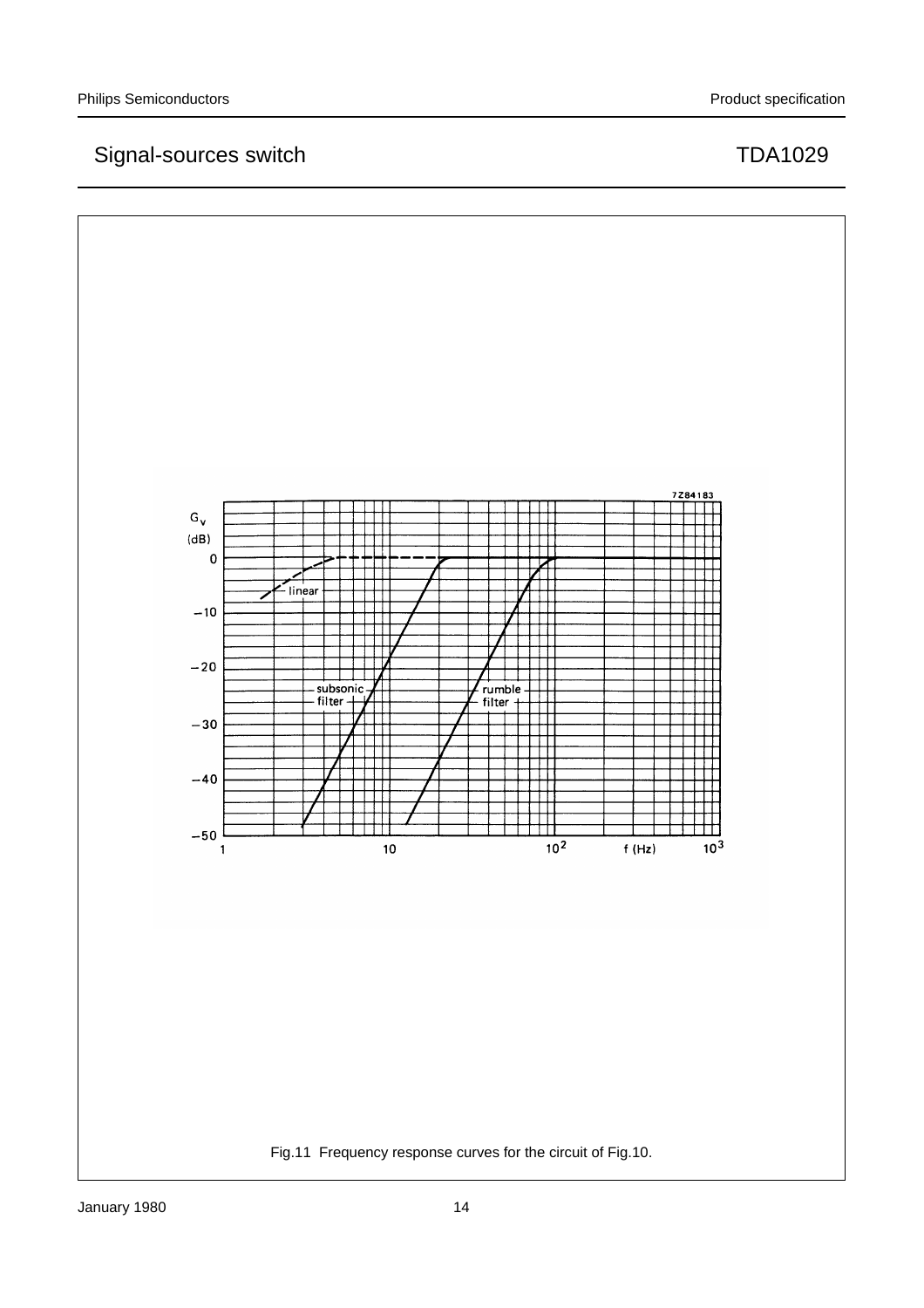## **PACKAGE OUTLINE**

## **DIP16:** plastic dual in-line package; 16 leads (300 mil); long body **SOT38-1**



#### **Note**

inches

1. Plastic or metal protrusions of 0.25 mm maximum per side are not included.

 $0.15 \begin{array}{|c|c|c|c|c|} \hline 0.055 & 0.021 \ \hline & 0.045 & 0.045 \ \hline \end{array}$ 0.045

0.015

| <b>OUTLINE</b> | <b>REFERENCES</b> |                 |             | <b>EUROPEAN</b> | <b>ISSUE DATE</b> |                             |
|----------------|-------------------|-----------------|-------------|-----------------|-------------------|-----------------------------|
| <b>VERSION</b> | <b>IEC</b>        | <b>JEDEC</b>    | <b>EIAJ</b> |                 | <b>PROJECTION</b> |                             |
| SOT38-1        | 050G09            | <b>MO-001AE</b> |             |                 | ⊕                 | $-92 - 10 - 02$<br>95-01-19 |

0.009 0.19 0.020 0.10 0.01

0.86 0.84

0.013<br>0.009

0.26 0.24 0.15 0.13 0.32 0.31 0.37 0.33

0.087

0.30